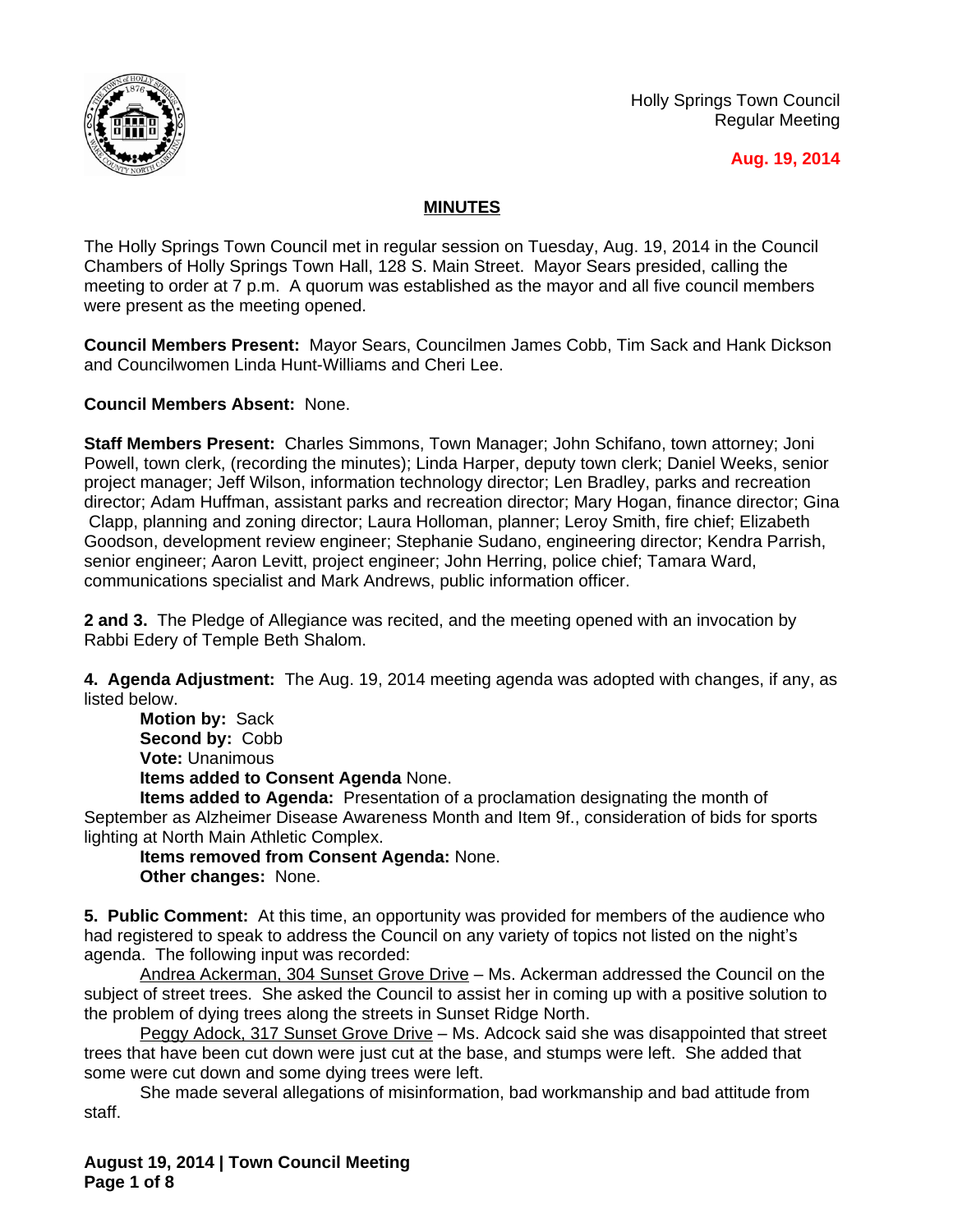She said her point is that the street trees are not owned by property owners and someone should remove the damaged ones and replace them with new ones, but not the homeowners because the trees do not appear to be owned by anyone.

Kristen Scott, Flintpoint Lane – As a member of the Sunset Ridge HOA board, Ms. Scott said the covenants for Sunset Ridge North state that property owners are to maintain street trees on their property but the damaged trees, she said, are not on homeowners' properties. She said she needed help because the HOA cannot enforce its covenants or the town's policy on street trees since the trees are not owned by anyone.

At this time, Mayor Sears presented a proclamation designating the month of September as Alzheimer Disease Awareness Month in Holly Springs. He said Alzheimer disease is an irreversible and progressive brain disease that affects millions of Americans, including senior citizens as well as younger Americans with early-onset Alzheimer's disease, by slowly eroding precious memories, thinking skills and the ability to perform simple tasks.

Mayor Sears said as we offer our support to Americans with Alzheimer disease, we also recognize those who care and provide for them, sharing their loved ones' emotional, physical, and financial strains, and this month, we honor their compassion, remember those we have lost, and press toward the next great scientific breakthrough.

Local residents Cary Ludwig and Charlie Bernard accepted the proclamation and talked about a Sept. 17 Devil's Ridge Charity Golf Tournament to benefit Alzheimer Disease research. **Action:** None.

**6a. Public Hearing: Special Exception Use petition 14-SEU-04 –** Ms. Holloman said the Town has received a request for a retail beer establishment specializing in the sale of unique craft beers intended for off-site consumption. However, because there will be an opportunity for patrons to sample the beer, it would be classified as a "tavern" use according to the Unified Development Ordinance (UDO) and required to obtain approval of a special exception use.

She said this proposed business would be approximately 1,300 square feet and would be located within the existing retail storefront of the Village Centre Shoppes (the center where Little Caesar's is located.) All business operations would be conducted within the building.

With that explanation completed, Mayor Sears opened the public hearing. The following testimony and evidence was offered by those who had been administered the oath by the deputy town clerk:

Justin and Jessica Libecap, 100 Grassy Valley Road – Mr. Libecap addressed the Council to explain his plans for Tapline Growlers.

There being no further testimony, the public hearing was closed.

**Action 1:** The Council approved a motion to make and accept the findings of fact to be recorded in the minutes for Special Exception Use Petition #14-SEU-04 to allow for a tavern in the LB: Local Business District for Tapline Growlers at the Village Centre Shoppes as submitted by Tapline Growlers, LLC dated 6/27/14.

#### Special Exception Use Findings of Fact:

*A special exception use may only be granted upon the presentation of sufficient evidence to enable a written determination that:*

- a. The proposed use will not be injurious to the public health, safety, comfort, community moral standards, convenience or general welfare;
- b. The proposed use will not injure or adversely affect the adjacent area;
- c. The proposed use will be consistent with the character of the district, land uses authorized therein, and the Town of Holly Springs Comprehensive Plan;
- d. The proposed use shall conform to all development standards of the applicable district (unless a waiver of such development standards is requested as part of the special exception use petition and approved as set forth above, in which case the proposed use shall conform to the terms and conditions of such waiver).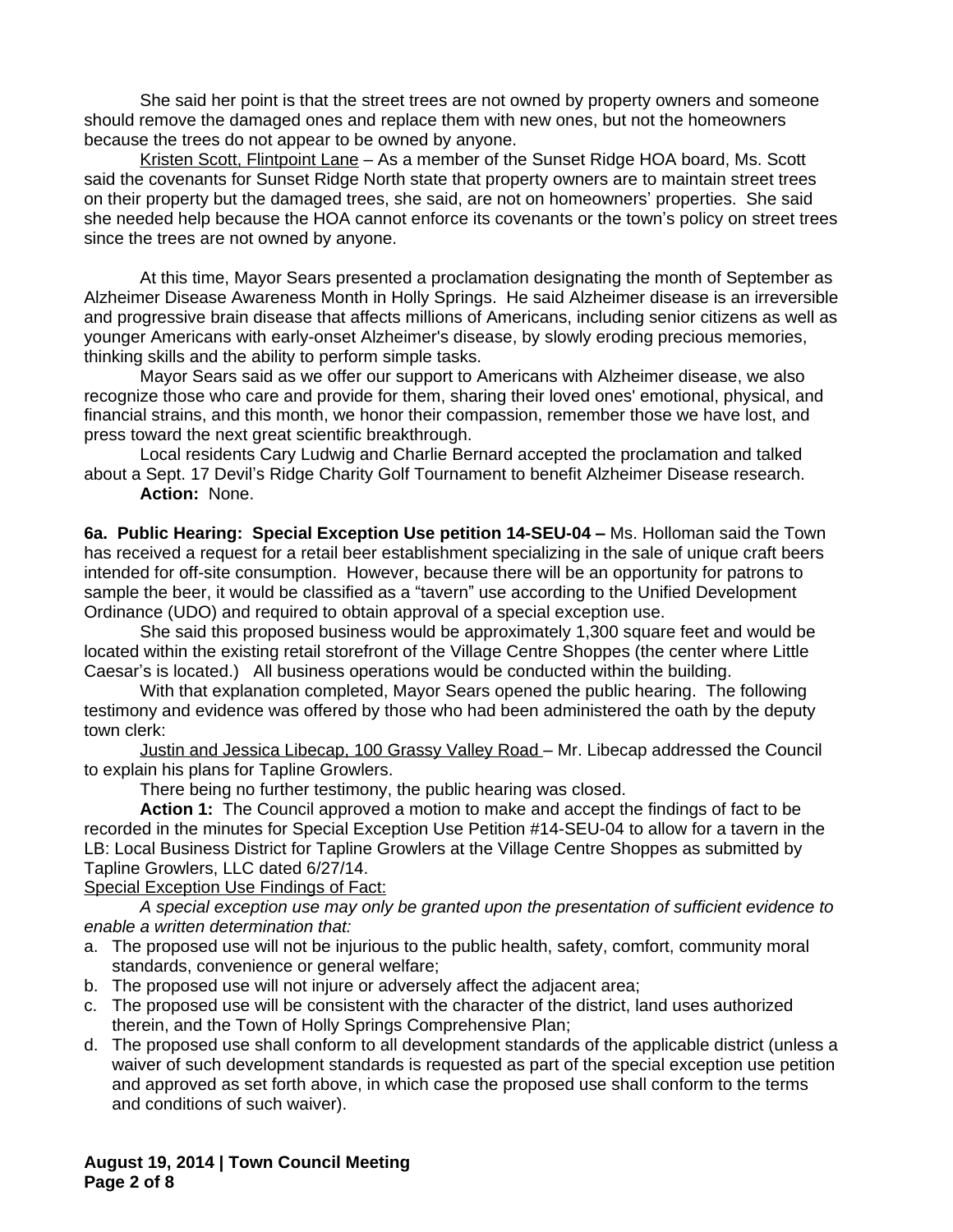- e. Access drives or driveways are or will be sufficient in size and properly located to: ensure automotive and pedestrian safety and convenience, traffic flow as set forth in Section 7.09 – Pedestrian Circulation and Vehicular Area Design; and, control and access in case of fire or other emergency;
- f. Off-street parking areas, off-street loading areas, trash enclosures, trash pick-up and removal, and other service areas are located so as to be safe, convenient, allow for access in case of emergency, and to minimize economic, glare, odor, and other impacts on adjoining properties and properties in the general neighborhood;
- g. The lot, building or structure proposed for the use has adequate restroom facilities, cooking facilities, safety equipment (smoke alarms, floatation devices, etc.), or any other service or equipment necessary to provide for the needs of those persons whom may work at, visit or own property nearby to the proposed use;
- h. Utilities, schools, fire, police and other necessary public and private facilities and services will be adequate to handle the needs of the proposed use;
- i. The location and arrangement of the use on the site, screening, buffering, landscaping, and pedestrian ways harmonize with adjoining properties and the general area and minimize adverse impacts; and,
- j. The type, size, and intensity of the proposed use (including but not limited to such considerations as the hours of operation and numbers of people who are likely to utilize or be attracted to the use) will not have significant adverse impacts on adjoining properties or the neighborhood.

**Motion by**: Dickson **Second by**: Cobb **Vote**: Unanimous. *A copy of Special Exception Use Petition #14-SEU-04 is attached to these minutes.*

**Action 2:** Having made findings of fact the Council approved a motion to approve Special Exception Use Petition #14-SEU-04 to allow for a tavern in the LB: Local Business District for Tapline Growlers at the Village Centre Shoppes as submitted by Tapline Growlers, LLC dated 6/27/14 with the following condition:

1) Business operations must adhere to the evidence submitted by the applicant as stated in the findings of fact submitted in conjunction with 14-SEU-04.

**Motion by**: Cobb **Second by**: Dickson **Vote**: Unanimous.

**7. Consent Agenda:** The Council approved a motion to approve all items on the Consent Agenda. The motion carried following a motion by Councilman Sack, a second by Councilman Cobb and a unanimous vote. The following actions were affected:

7a. Minutes – The Council approved minutes of the Council's regular meeting held Aug. 5, 2014.

7b. Town Hall Reparations Contract– The Council approved to award contract in the amount of \$23,800 to Quality Decorators, Inc. for Town Hall reparations.

7c. Capital Area Metropolitan Planning Organization -- The Council approved Capital Area Metropolitan Planning Organization Memorandum of Understanding renewing the Town's participation.

7d. North Main Athletic Complex Fiber Optic – The Council approved a contract change order with Com-Tran to add fiber optic connection to the North Main Athletic Complex site.

7e. Earp Street Water Line Easement - The Council approved \$5,000 to cover the acquisition of easements for water line connections and approved a related project budget. *A copy of the budget amendment is attached to these minutes.*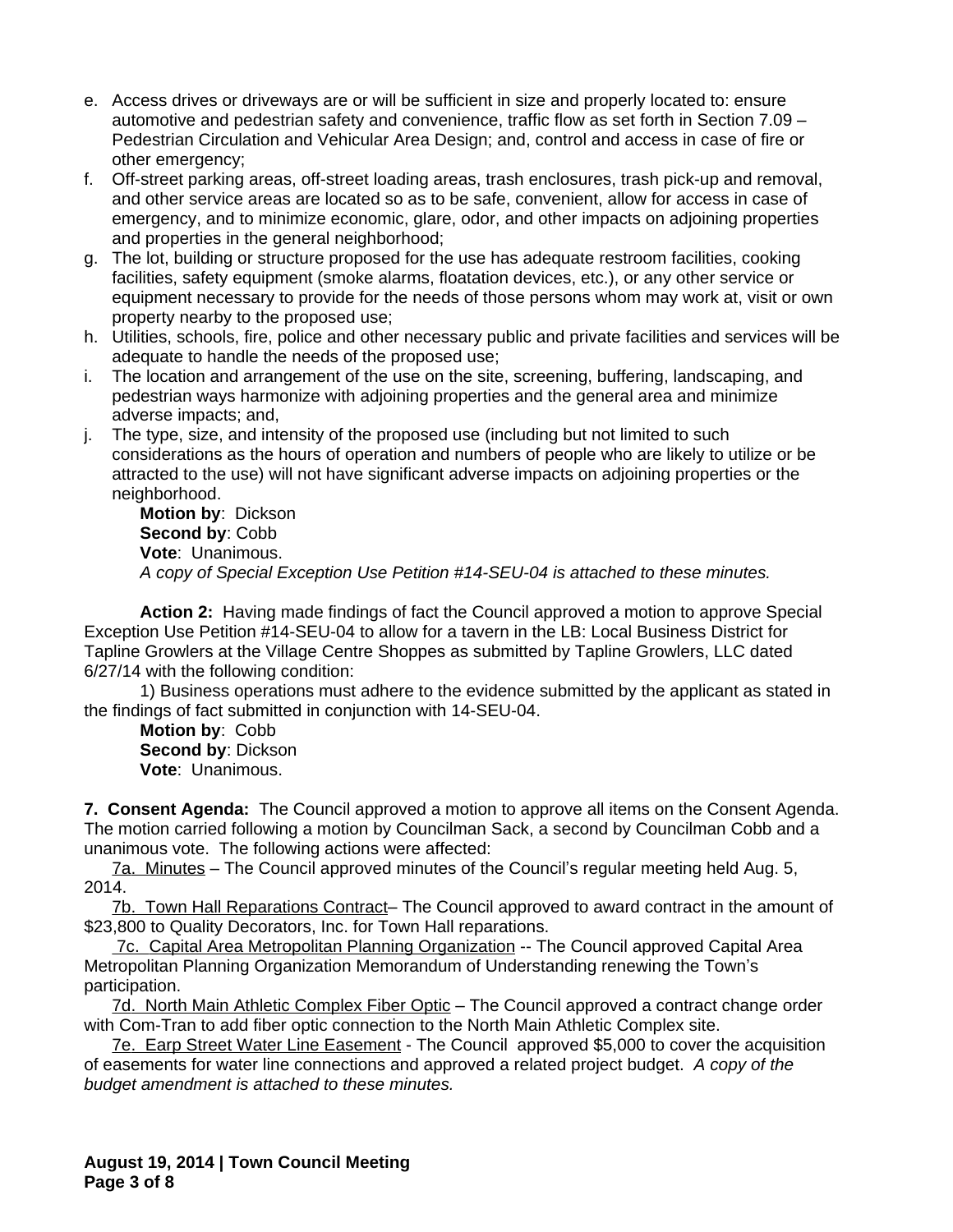**8a. Trespassing Ordinance 14-06 -** Mr. Schifano said pursuant to direction by the town council, the purpose sections of the town code would be amended to reflect a town citation process (in lieu of a criminal charge) to be used as punishment for the act of violating the hours of operation at a park facility. A definition of "Park Facility" has been added, which is, "any public park, greenway, public recreational facility, or area dedicated to the general public for recreation." Where there has been no damage or no apparent intent to cause damage, the following punishments are in the ordinance:

- a. First offense: \$50 citation and the offender is to be banned from all Park Facilities for 30 calendar days.
- b. Second offense: \$100 citation and the offender is to be banned from all Park Facilities for 60 calendar days.
- c. Third offense: \$200 and the offender is to be banned from all Park Facilities for one year.
- d. Fourth offense: Offender shall be charged criminally if the officer has probable cause to do so.

He said if the officer has reason to believe there was intent to cause damage, the officer should charge the offender criminally with trespass.

**Action:** The Council approved a motion to adopt Ordinance 14-06 amending Sections 12- 350 and 12-352 of the Town Code.

**Motion by**: Sack **Second by**: Williams *A copy of Ordinance Amendment 14-06 is attached to these minutes.*

**9a. Mosaic on Main Design Specifications -** Ms. Clapp said that on Oct. 2, 2012, the Town Council approved the development plan for the proposed Mosaic on Main project. Condition 6,a.,i. stated, "The following are required to be completed prior to issuance of a building permit for Phase 1 Building - detailed design specifications for the required focal point at the intersection of Main and Earp Streets are required to be submitted to the Department of Planning and Zoning for review and Town Council for approval in accordance with the Village District Area Plan."

Ms. Clapp said that Mr. Klausner, the project developer, has submitted a preliminary draft of what he would like for the public art feature to look like.

She said the applicant has requested that prior to having detailed design drawings completed to have the preliminary renderings presented to the Town Council for feedback and/or approval or to specify that additional renderings should be brought back for final approval.

Dan Klausner, 505 Lake Gaston Drive in Fuquay-Varina – Mr. Klausner, the developer, addressed the Council. He explained that street and property setbacks leave only about five feet for the required public art. That said, he presented an alternative to fountains or statues. An artist provided Klausner with a colorful option that appliques plexiglass and metal willow leaves to the façade of the building. He said the leaves would look one way during the day and would be lighted to look another at night. He added that he plans to embed matching glass pieces into the pavement with uplighting.

Councilman Sack said he was not inspired by the artwork rendering.

Councilman Dickson said he would prefer a less modern look and a more traditional artwork for downtown.

Councilwoman Lee said she felt the renderings were cool but she is not sure that it would be appropriate for the entrance to the village district.

Councilwoman Williams said she felt it was a beautiful design and was glad to hear that the lighting would be up-lighting and not shining out from behind the art.

In discussion, Council warmed up to the design and decided it would be a nice addition to downtown.

**Action:** The Council approved a motion to approve the draft design specifications for the required focal point at the intersection of Main and Earp Streets for 12-DP-05 Mosaic on Main as submitted on Aug. 11, 2014.

**Motion by**: Williams

**August 19, 2014 | Town Council Meeting Page 4 of 8**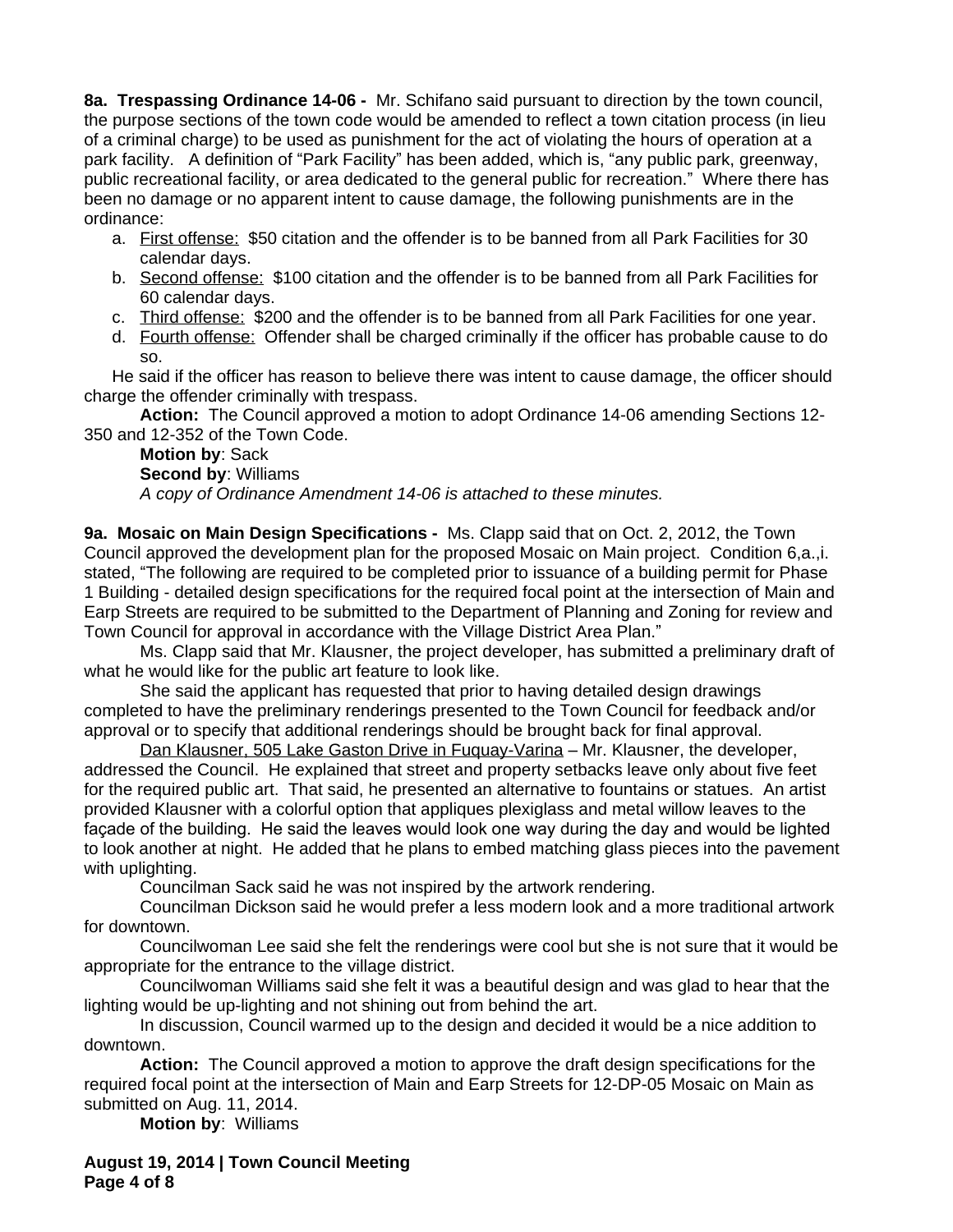**Second by**: Cobb **Vote**: Unanimous.

**9b. Bass Lake Road Replacement Bridge Easement -** Mr. Schifano said the North Carolina Department of Transportation has designed a project to widen Bass Lake Road and replace the existing bridge over Basal Creek at the Bass Lake Retreat Center. Plans have been prepared and there are areas where additional rights of way (R/W) and easements are needed from the adjacent property owners. The Town of Holly Springs owns property on both sides of Bass Lake Road for the retreat center and also for the pump station on the north side of the roadway. The Engineering and Public Works Departments have reviewed the plans and concur with the design and see no problems with the project.

He said NCDOT has assured the Town that access to the pump station would not be restricted.

He reviewed the plan view that graphically shows the various easements and right of way needed from the Town for this project. The total permanent right of way that the Town would grant to the NCDOT (without compensation) is 13,489 square feet, or 0.31 acres.

**Action:** The Council approved a motion to authorize the town manager to execute a deed of conveyance in favor of the North Carolina Department of Transportation for right of way and easements needed for the widening of Bass Lake Road and replacement of the bridge over Basal Creek.

**Motion by**: Cobb **Second by**: Dickson **Vote**: Unanimous.

**9c. Earp Street Force Main Replacement Project -** Mr. Levitt said staff has worked with Diehl and Phillips to create the plan for the Earp Street force main separation project. The 12-inch force main along Earp Street is in need of replacement. The force main plan will install two new pipes down Earp Street. The two new force mains, one 20-inch and one 12-inch, will keep flow from the Sunset Lake and Bass Lake pump stations separated until they discharge into the Ballentine outfall gravity sewer line.

He said the project was examined in great detail to ensure the least amount of disturbance and fastest construction time frame. In addition to the new force mains, waterline connections are included in the plans to allow for the abandonment of an existing asbestos chloride water line and for adequate room to install the new force mains.

Due to the urgent need to begin work on the project, this item is being placed on the agenda prior to receiving bids. Bids will be received Aug. 14, 2014, and bid tabulations and a recommendation for award will be provided at the council meeting.

**Action 1:** The Council approved a motion to award a construction bid to Sanford Contractors in the amount of \$1,327,288.53 for the Earp Street force main and water connection project.

**Motion by**: Sack **Second by**: Cobb **Vote**: Unanimous.

**Action 2:** The Council approved a motion to adopt an amendment to the FY 2014-15 budget in the amount of \$1,460,017.38 to cover cost of the contract and a contingency amount of \$132,728.85.

**Motion by**: Cobb **Second by**: Dickson **Vote**: Unanimous. *A copy of the budget amendment is attached to these minutes.*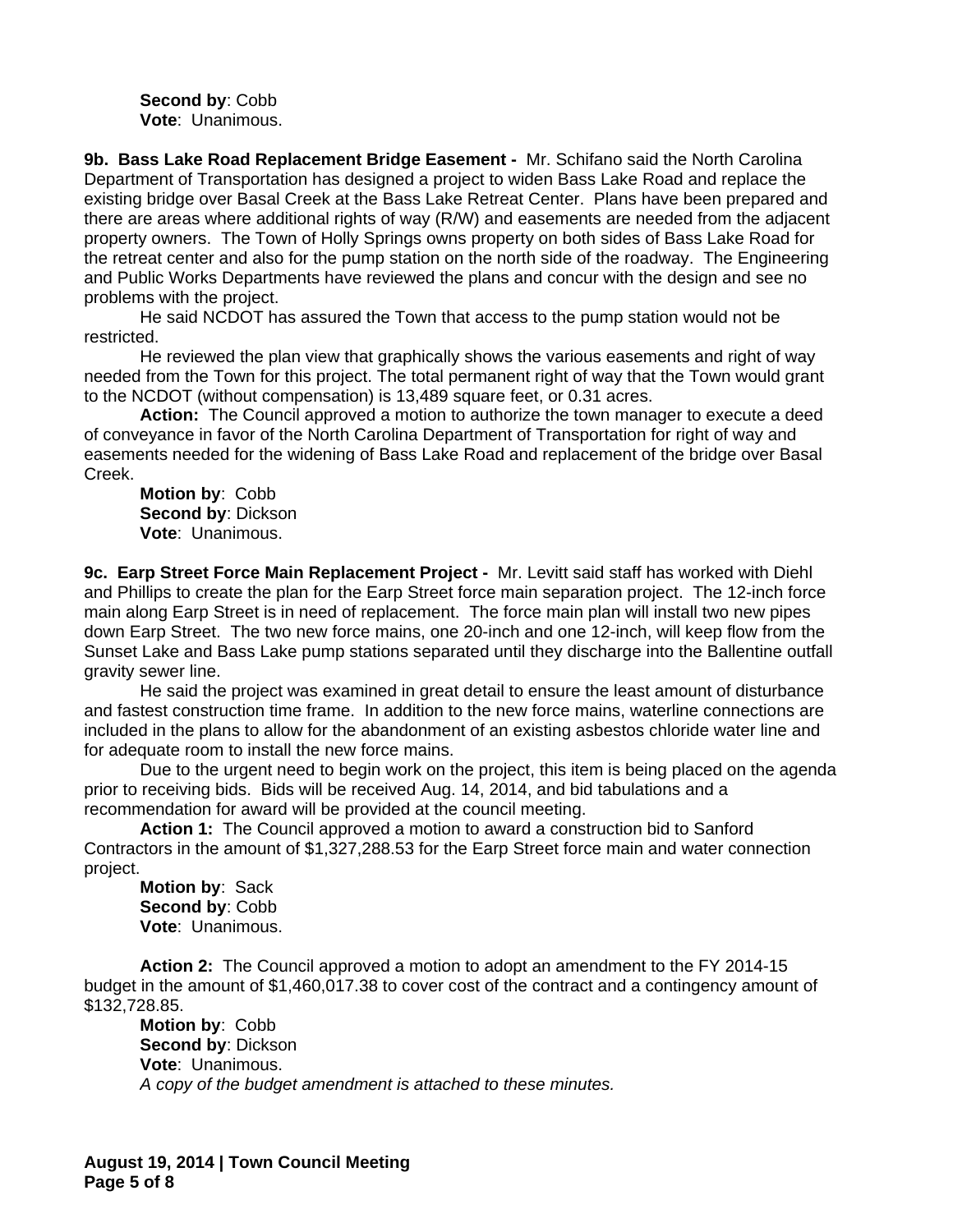**9d. Holly Springs Law Enforcement Center -** Mr. Weeks said the Town held a bid opening July 15 for the construction of our new Law Enforcement Center (LEC). We received seven bids, all within a tight range of 10%, which speaks to the quality of the design plans, he said.

Mr. Weeks said the apparent low bidder is Monteith Construction Corporation headquartered in Wilmington. The Town's project architect, Stewart-Cooper-Newell, checked the references and bidding materials supplied by Monteith, and all checked out fine.

Monteith's base bid amount is \$5,556,000. Mr. Weeks said staff requested all bidders include a 5% contingency, which amounts to \$277,800 in this case. Added to the base bid is a signage allowance and six allowances for various unknowns when completing the earthwork that amount to \$123,000. The total contract amount (base bid plus contingency plus allowances) equals \$5,956,800.

Assuming Monteith is approved to construct the LEC, the plan is to provide them a notice-toproceed on Oct. 1, 2014. The contract calls for a 365-day construction period, ending on Oct. 1, 2015.

Mr. Week said staff is recommending entering into a construction contract with Monteith Construction Corporation contingent on the Town's providing a notice to proceed.

**Action #1:** The Council approved a motion to enter into a construction contract with Monteith Construction Corporation in the amount of \$5,956,800, to include contingency and allowances, subject to the Town's providing a notice to proceed.

**Motion by**: Williams **Second by**: Sack **Vote**: Unanimous.

**Action #2:** The Council approved a motion to adopt an amendment to the FY 2014-15 budget in the amount of \$5,956**,**800 to use local obligation bond financing proceeds to cover the contract.

**Motion by**: Cobb **Second by**: Sack **Vote**: Unanimous. *A copy of the budget amendment is attached to these minutes.*

**9e. Utley Creek Dye Study -** Ms. Parrish said the Town is evaluating wastewater treatment and disposal options to meet its growing demands while trying to be fiscally responsible to its customers. The Town desires to keep the effluent location in its current position for future years. To put this decision before the State, the Town must complete an environmental assessment revision. The Town and CH2MHill have met with the State, and the State is requiring a dye study to be completed before it can determine if an EA Revision is allowed.

She explained the scope of services for this work. Upon completion of this work, the water quality model that CH2MHill is working on will be able to be calibrated with this information.

**Action #1:** The Council approved a motion to award a contract in an amount not to exceed \$22,500 to CH2MHill to complete a dye study of Utley Creek.

**Motion by**: Dickson **Second by**: Cobb **Vote**: Unanimous.

**Action #2:** The Council approved a motion to adopt an amendment to the FY 2014-15 budget in the amount of \$24,750 to cover the contract maximum, including contingency.

**Motion by**: Williams **Second by**: Cobb **Vote**: Unanimous. *A copy of the budget amendment is attached to these minutes.*

**August 19, 2014 | Town Council Meeting Page 6 of 8**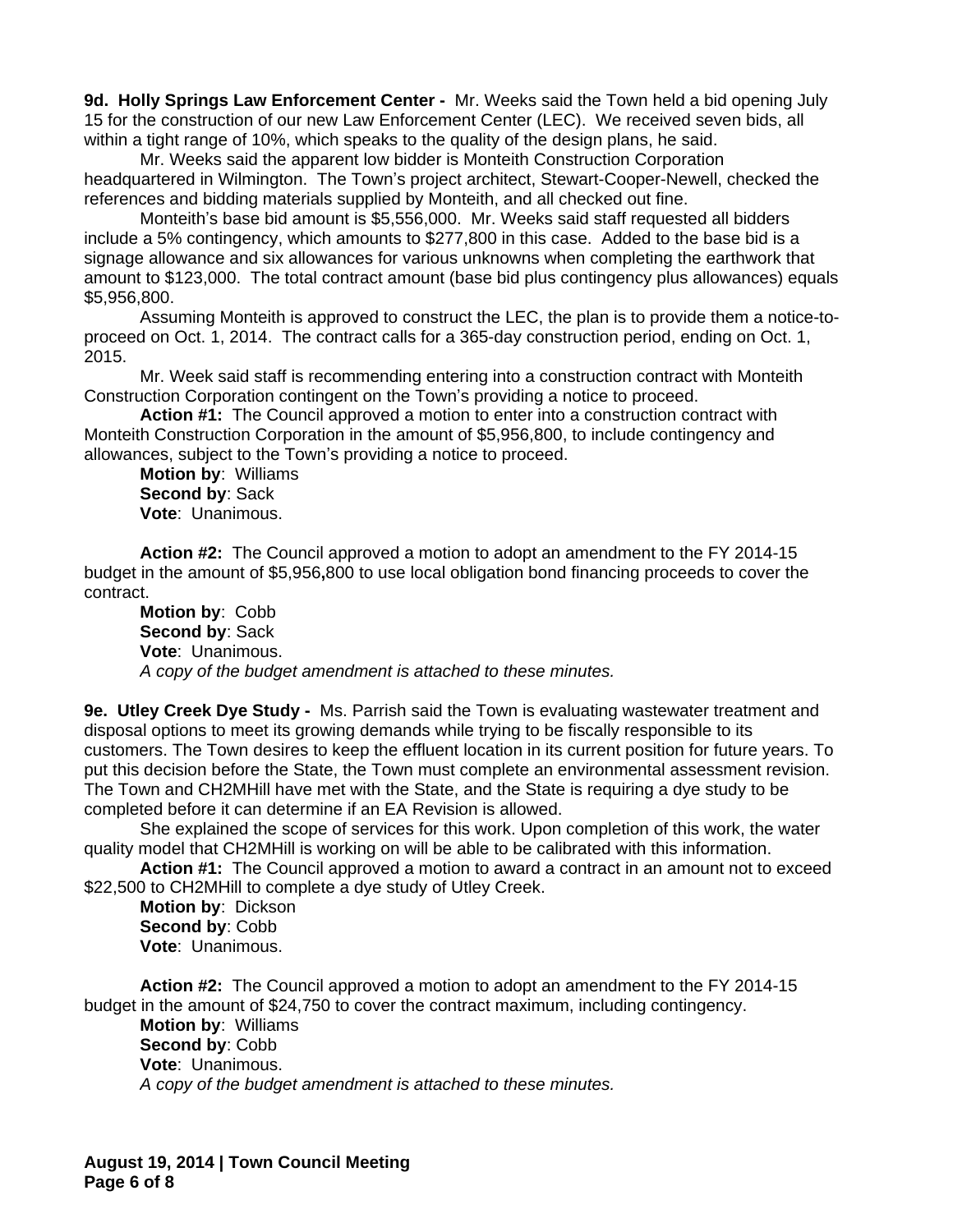**9f. North Main Athletic Complex Sports Lighting – Mr. Bradley said the town received bids for** the installation of sports lighting at the North Main Athletic Complex. Of the bids, he said he recommended award to low bidder Musco Sports Lighting in an amount not to exceed \$855,250. He added that he would suggest providing the contractor two extra weeks to complete the work.

**Action:** The Council approved a motion to award a contract in an amount not to exceed \$855,250 to Musco Sports Lighting and to provide the contractor with two extra weeks in the project schedule.

**Motion by**: Sack **Second by**: Cobb **Vote**: Unanimous

**10. Other Business:** Mayor Sears continued his comments about crosswalk safety; he said the town would be adding two more traffic officers.

**11. Manager's Report:** Mr. Simmons reminded the Council about the Aug. 20 financial workshop; he also reported that on Oct. 2, there will be a Wake County Commissioners candidate forum in Holly Springs.

**12. Closed Session:** The Council approved a motion to enter Closed Session, pursuant to North Carolina General Statute 143-318.11(a)(5) to discuss a couple of real estate matters relating to Logans Manor and Sugg Farm at Bass Lake Park and an agreement with the developer of Mosaic on Main; and pursuant to NCGS 143-318.11(a)(3) to discuss potential litigation in the South Main Street extension project; and pursuant to NCGS 143-318.11(a)(4) to discuss a potential downtown development.

**Motion by:** Sack **Second by:** Cobb **Vote:** Unanimous

# *General Account of Closed Session – Aug. 19, 2014.*

In general, Council received a report from the town attorney on the matters described in the motion:

- o In the case of Logans Manor, the Council agreed upon a negotiated price for a piece of town-owned property that may be purchased for the project. The six acres is a piece of the Jefferson Sugg tract that was purchased by the Town but that would not be a part of the park.
- o In the case of Mosaic on Main, the Council agreed to extend until Oct. 31, 2014 an expired development agreement with the developer of the property
- o In the case of the Main Street Extension property acquisition, the Council gave the attorney direction as to how to proceed with outstanding property owners with whom settlements have not been possible.
- o In the Main Street Square issue, Mr. Schifano explained that \$60,000 worth of improvements in the development were left undone when original owners Boyl an Development dropped the project. The new developer has posted a bond for the improvements but wants Boylan to pay. The Council discussed the question with the attorney and gave him a consensus as to how to proceed in the public's interest.
- o In a case of downtown development, the Council said it would not be inclined to be favorable toward a small one-story project proposed for the corner of Ballentine and Main Streets. Council said the project might be better suited for other sites in the downtown area but not in such close proximity to the Town Hall building that is so much taller in scale. Council suggested options